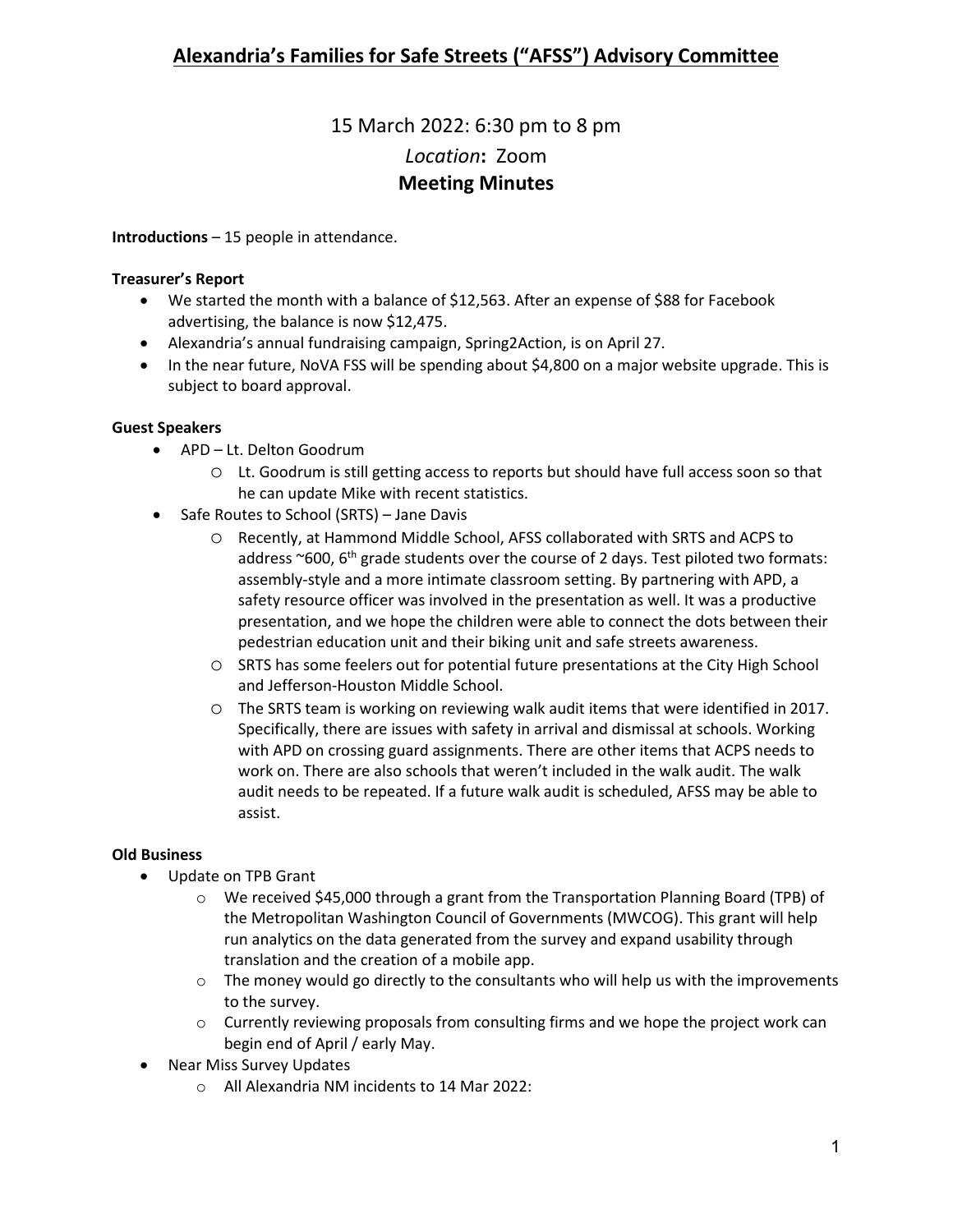## **Alexandria's Families for Safe Streets ("AFSS") Advisory Committee**



o Increasing reporting usage week over week



- o Near Miss Reports YTD to Mar. 14, 2022
	- 303 incidents occurred in 2022 in NoVA
		- 245 Alexandria, 44 Arlington, 14 Fairfax
	- **Prior Years** 
		- 516 incidents occurred in 2021 in NoVA
			- o ALX 249 (48%), FFX 147 (29%), ARL 117 (23%)
		- 190 incidents occurred in prior years (2017-2020)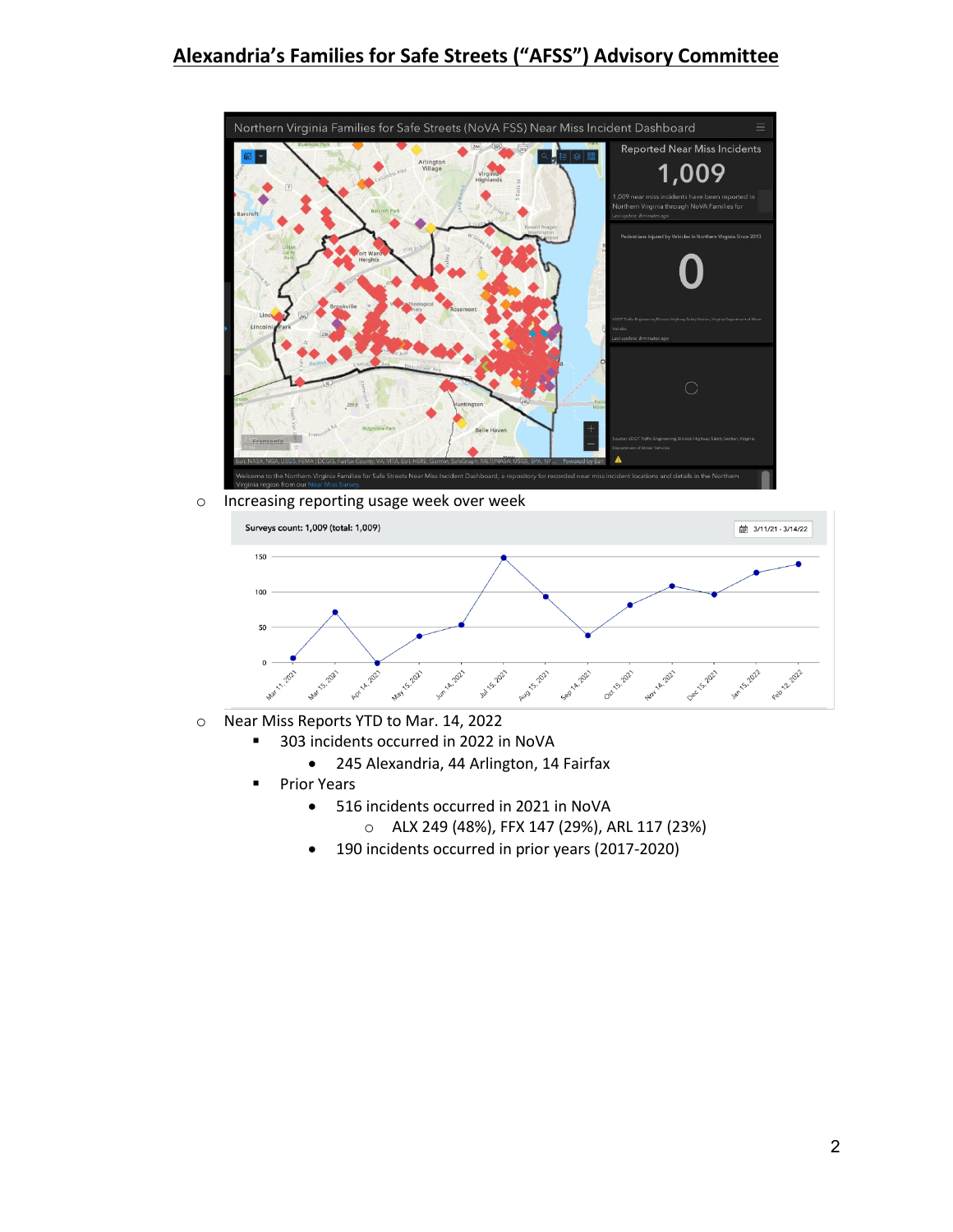## **Alexandria's Families for Safe Streets ("AFSS") Advisory Committee**



o Incidents by Jurisdiction



- o **NATURE OF INCIDENT**: Recent ALX trend in past 10.5 weeks shows (from January 1) Based on 245 incident reports in Alexandria, 97 (40%) were failure to yield. Sidewalk Blocked was 65 (27%) and Crosswalk blocked 17 (7%). Speeding was third with 60 (24%)
- o **LOCATION DETAILS** = **46% were at a crosswalk,** and 29% at Sidewalk. Another 40% included either a traffic light (27%) or stop sign (13%). Left Turn was 8% (19) whereas Right Turn Near Misses were flagged 18% (45), which is consistent with prior reporting.
- Connecting with underserved community members
	- o We have the NM survey translated into Spanish, but it is not accessible in Spanish online yet.
	- $\circ$  Often, there is a language barrier when we have in-person events, so we need to develop hand and flyers in multiple languages.

#### **New Business**

- High Risk Crash Locations
	- o Mount Vernon and Glebe a roundabout